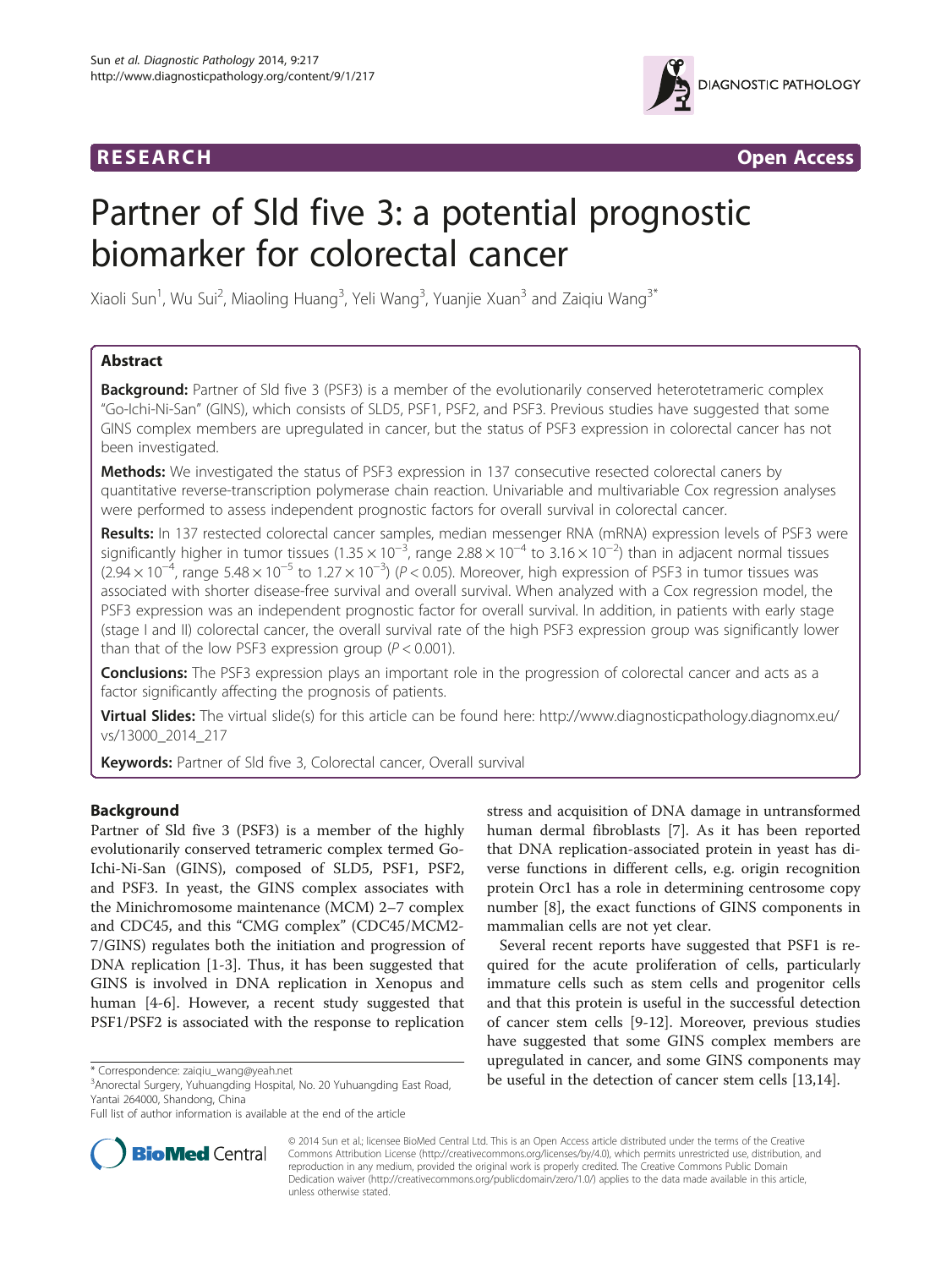<span id="page-1-0"></span>Although several studies have suggested that GINS components play a role in cancer [\[15,16](#page-5-0)], the expression status of these components in patients with colorectal cancer has not yet been examined. Therefore, we sought to evaluate the mRNA expression status of PSF3 in surgically resected samples of colorectal cancer tissue. We also investigated whether PSF3 expression in tumor tissues influenced the prognosis of these patients.

## **Methods**

#### Patients

The study population comprised 137 consecutive patients (79 males and 58 females) who were examined and treated at Yuhuangding Hospital between January 2008 and December 2012 for colorectal cancer. All cases underwent complete resection in this study. Details of the clinical and demographic information, prognostic factors, and disease progression were collected prospectively. Of the 137 patients, 46, 54, 22, and 15 had stage I, II, III, and IV tumors, respectively. Forty-two patients were administered postoperiative adjuvant chemotherapy every three weeks for six months (Oxaliplatin 130 mg/  $m^2$  d1 + Capecitabine 1000 mg/m<sup>2</sup> d1-d14). The study protocol was approved by the institutional review board of Yuhuangding Hospital and the study was conducted according to the principles of the Declaration of Helsinki. All patients provided written informed consent.

## RNA isolation and qRT-PCR

Quantitative reverse-transcription polymerase chain reaction (qRT-PCR) was used to determine the PSF3 expression level. Briefly, total RNA was extracted with Trizol reagent (Invitrogen, Grand Island, NY, USA) and dissolved in water according to the manufacturer's instructions.

Table 1 Association between mRNA expression of PSF3 and clinicopathological characteristics in 137 patients with colorectal cancer

| Variables                           | <b>Total</b>           | PSF3 expression        |                        | P-value  |
|-------------------------------------|------------------------|------------------------|------------------------|----------|
|                                     |                        | Low level              | High level             |          |
| No. of patients                     | 137                    | 66                     | 71                     |          |
| Age in years, mean $\pm$ SD (range) | $61.2 \pm 7.6$ (37-86) | $59.4 \pm 7.1$ (37-81) | $63.5 \pm 8.8$ (42-86) | 0.634    |
| Gender, M/F                         | 89/48                  | 42/24                  | 47/24                  | 0.728    |
| Tumor size                          |                        |                        |                        | $0.013*$ |
| $<$ 5 cm                            | 105                    | 55                     | 50                     |          |
| $\geq$ 5 cm                         | 32                     | 11                     | 21                     |          |
| Depth of wall invasion              |                        |                        |                        | $0.006*$ |
| Tis-T2                              | 81                     | 43                     | 38                     |          |
| T3-T4                               | 56                     | 23                     | 33                     |          |
| Lymph node metastasis               |                        |                        |                        | $0.047*$ |
| Negative                            | 76                     | 39                     | 37                     |          |
| Positive                            | 61                     | 27                     | 34                     |          |
| Distant metastasis                  |                        |                        |                        | 0.125    |
| $\rm No$                            | 118                    | 58                     | 60                     |          |
| Yes                                 | 19                     | 8                      | 11                     |          |
| TNM stage                           |                        |                        |                        | $0.008*$ |
| $\rm I/II/III/IV$                   | 46/54/22/15            | 28/26/8/4              | 18/28/14/11            |          |
| Differentiation                     |                        |                        |                        | $0.021*$ |
| Well/Moderate                       | 94                     | 52                     | 42                     |          |
| Poor                                | 43                     | $14$                   | 29                     |          |
| Adjuvant chemotherapy               |                        |                        |                        | 0.079    |
| Yes                                 | 42                     | 22                     | 20                     |          |
| No                                  | 95                     | 44                     | 51                     |          |
| Five-year survival                  |                        |                        |                        | $0.002*$ |
| Yes                                 | 58                     | 35                     | 23                     |          |
| No                                  | 79                     | 31                     | 48                     |          |

M/F Male/Female, PSF3 partner of Sld five 3, SD standard deviation.

\*Significant P-value.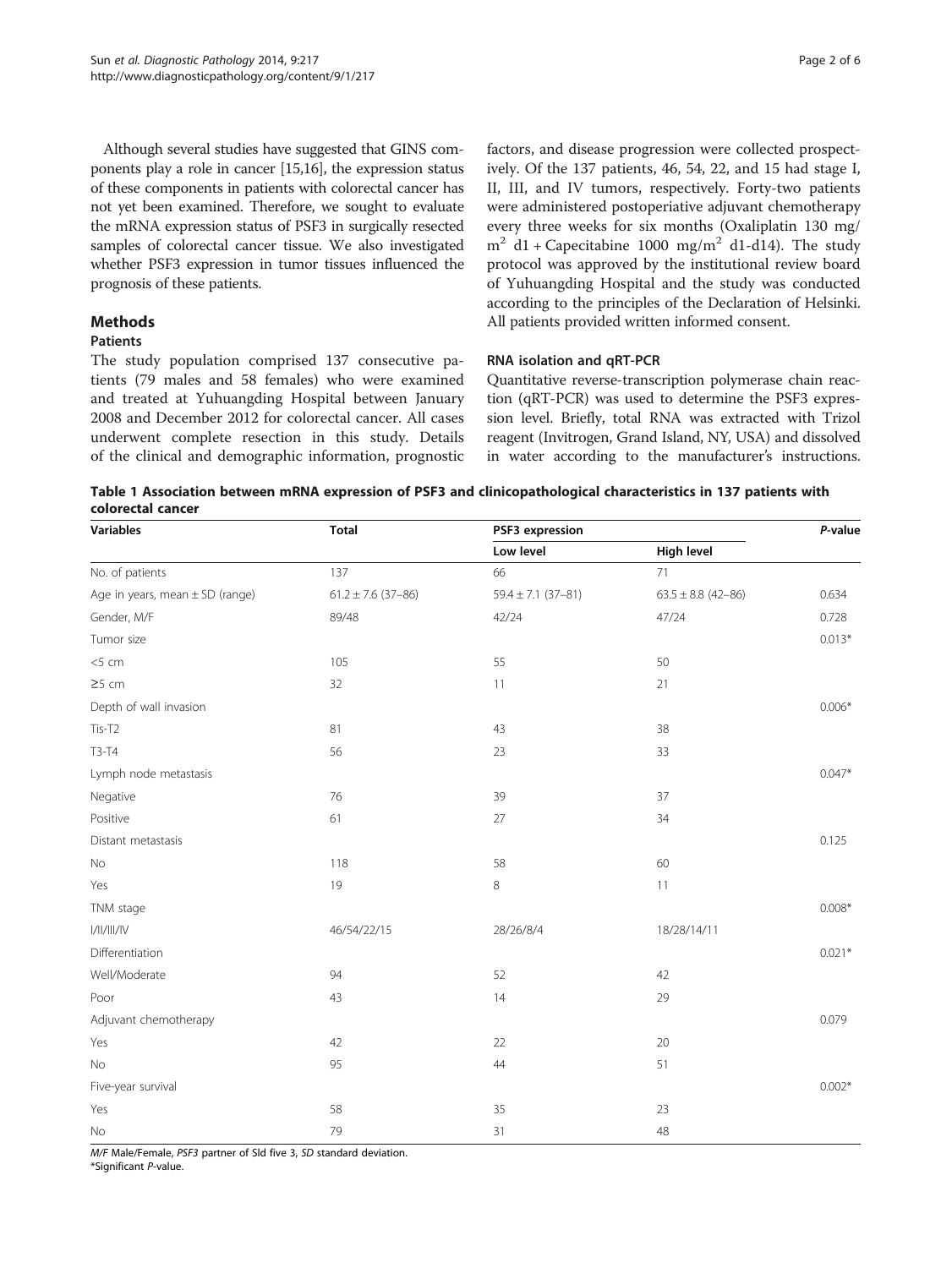<span id="page-2-0"></span>Relative complementary DNA (cDNA) quantitation for PSF3 and an internal reference gene (β-actin) was done using a fluorescence-based, real-time detection method. The sequences of the primer used were as follows: PSF3 forward 5′-TGACAGTCCCGAGAATGCAGA-3′ and reverse 5′-TGCCTACCAGGGCTGAAGTG-3′; β-actin (internal reference gene) forward 5′-TGGCACCCAGCAC AATGAA-3′, reverse 5′-CTAAGTCATAGTCCGCCTA GAAGCA-3′. The PCR mixture consisted 1200 nmol/l primer, 200 nmol/l probe, 200 nmol/l each of deoxyadenosine triphosphate, deoxycytidine triphosphate, deoxyguanosine triphosphate, deoxythymidine triphosphate, 3.5 mmol/l MgCl<sub>2</sub>, and  $\times$  1 Tagman Universal PCR Master mix to a final volume of 20 μl (all reagents were from PE Applied Biosystems, Foster City, CA). Cycling conditions were 95°C for 35 s and 60°C for 30s, followed by 40 cycles at 95°C for 15 s and 60°C for 1 min. Relative gene expression levels are expressed as ratios (differences between the Ct values) between two absolute measurements (PSF3/β-actin).

#### Follow-up

The follow-up period was defined as the interval between the date of operation and the date of the patient's death or the last visit. The follow-up time ranged from 7 months to 73 months (median, 41 months). All patients were followed until May 2014 with a follow-up rate of 100%. Disease-free survival was measured from the day of surgery to the day of the first evidence of tumor recurrence or metastasis. Overall survival was measured from the day of surgery to the day of death.

## Statistical analysis

Associations between PSF3 expression in tumor tissue and clinicopathological features were determined using the  $\chi^2$ -test. Survival was examined using the Kaplan-Meier method, and the significance of the difference was evaluated by a log-rank test. A Cox regression analysis was carried out to assess independent prognostic factors for diseasefree survival and overall survival in colorectal cancer. All statistical calculations were performed using SPSS software (SPSS 17.0, Chicago, IL, USA) and  $P < 0.05$  was considered statistically significant.

## Results

## PSF3 expression level in colorectal cancer

The mRNA expression level of PSF3 were determined in 137 colorectal cancer and the adjacent normal tissues by qRT-PCR. Median mRNA expression levels were 1.35 ×  $10^{-3}$  (range  $2.88 \times 10^{-4}$  to  $3.16 \times 10^{-2}$ ) for tumor tissues and  $2.94 \times 10^{-4}$  (range  $5.48 \times 10^{-5}$  to  $1.27 \times 10^{-3}$ ) for adjacent normal tissues, and the differences were statistically significant ( $P < 0.05$ ). To evaluate the role of PSF3 in colorectal cancer, we investigated whether PSF3 expression was associated with any of clinicopathological variables in the 137 enrolled cases of colorectal cancer. By adopting cut-off value according to median PSF3 expression level, we found that PSF3 expression was significantly associated with tumor size, depth of wall invasion, lymph node metastasis, TNM stage, tumor differentiation, and five-year survival. No significant relationship was noted between PSF3 expression and age, gender, distant metastasis, and adjuvant chemotherapy (Table [1](#page-1-0)).



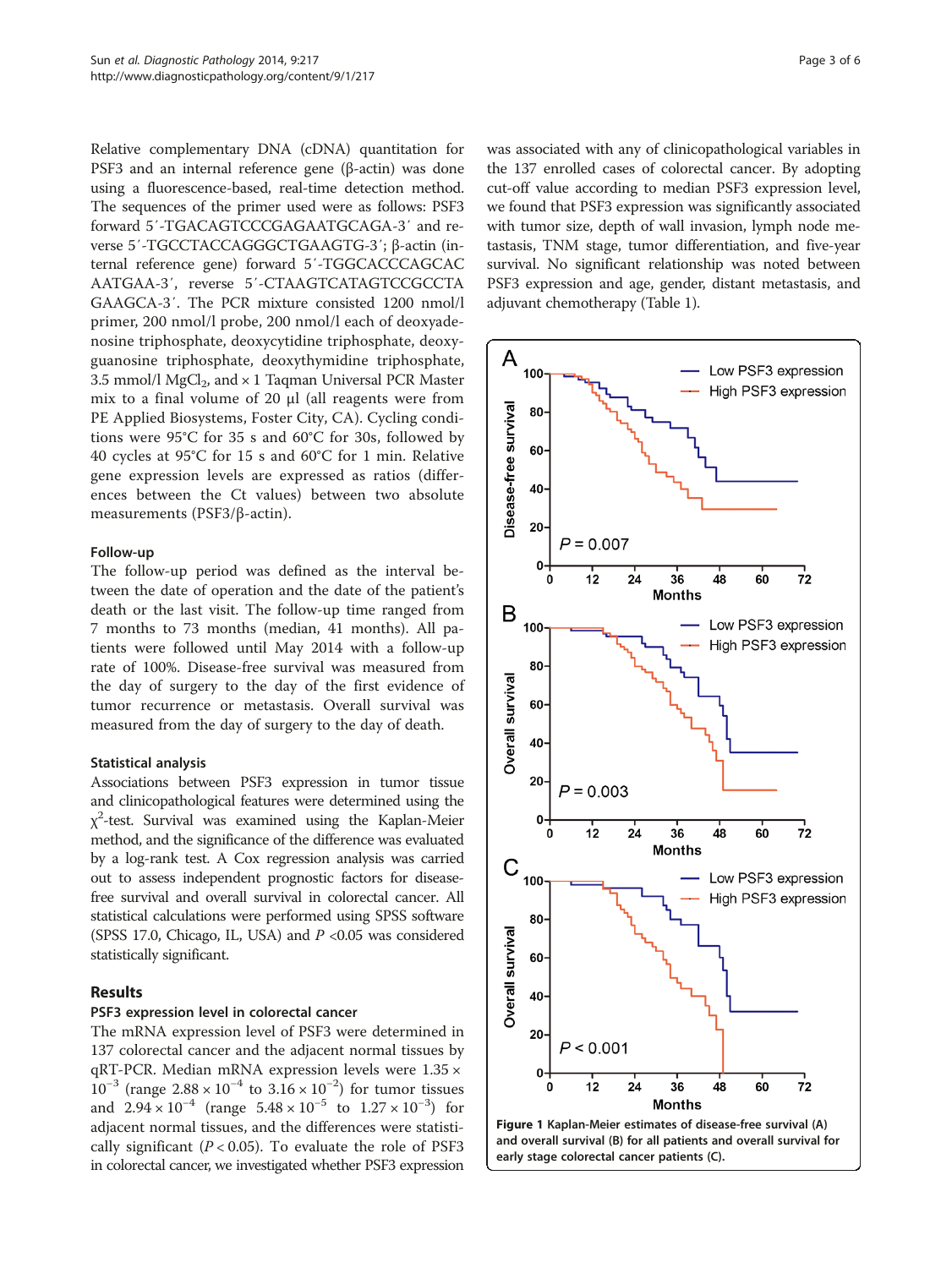## High expression of PSF3 was associated with poor patient prognosis

Using the data collected from 137 patients, we evaluated their prognosis and its relationship to the expression of PSF3. The disease-free survival in patients with low PSF3 levels  $(39.5 \pm 7.2 \text{ months})$  was significantly longer than that in patients with high levels  $(28.6 \pm 6.4 \text{ months})$   $(P = 0.007;$ Figure [1](#page-2-0)A). Univariate analysis initially included age, gender, tumor size, depth of wall invasion, lymph node metastasis, distant metastasis, tumor differentiation, TNM stage, adjuvant chemotherapy, and PSF3 expression level for disease-free survival analysis. The tumor size, lymph node metastasis, distant metastasis, TNM stage, tumor differentiation, adjuvant chemotherapy, and PSF3 expression level were associated with disease-free survival and were introduced into the multivariate analysis (Table 2). In the multivariate analysis, late TNM stage, poor differentiation, and high PSF3 level were shown to have a statistically independent prognostic value with respect to disease-free survival (Table 2). In addition, we also examined the overall survival of PSF3 low level and PSF3 high level groups and found a statistically difference between the two groups by using the log-rank test  $(P = 0.003)$ . The median survival time of patients with low PSF3 levels  $(59.7 \pm 1)$ 13.8 months) was significantly longer than that of patients with high PSF3 levels  $(47.2 \pm 11.4 \text{ months})$  $(47.2 \pm 11.4 \text{ months})$  $(47.2 \pm 11.4 \text{ months})$  (Figure 1B). A univariate analysis indicated that among the clinicopathological factors, tumor size, lymph node metastasis, distant metastasis, tumor differentiation, TNM stage, adjuvant chemotherapy, and PSF3 expression level were correlated with the outcome (Table [3](#page-4-0)). Further assessment using the Cox multivariate analysis indicated that distant metastasis, poor differentiation, late TNM stage, and high PSF3 expression were statistically significant predictors for poor overall survival (Table [3](#page-4-0)).

## High expression of PSF3 was also associated with poor patient prognosis in early stage colorectal cancer

In the current study, we further analyzed the association of PSF3 expression in early stage (stage I and II) colorectal cancer. Among the early stage cases, 46 and 54 patients were classified as high PSF3 level and low PSF3 level, respectively. A survival analysis that included only early stage patients revealed that the overall survival for the low PSF3 expression group was longer than that for the high PSF3 expression group. The log-rank test showed that the intergroup difference was statistically significant ( $P < 0.001$ ; Figure [1C](#page-2-0)).

## **Discussion**

PSF3 is a member of the GINS complex, along with Sld5, PSF1, and PSF2. PSF1 is tightly regulated at the transcriptional level in stem cells and enables the successful detection of cancer stem cells [\[9-12\]](#page-5-0). Therefore, it seems reasonable that other GINS components may also facilitate the detection of cancer stem cells in tumors. Cancer stem cells, which are resistant to anti-cancer drugs and irradiation, appear to be responsible for tumor growth in hematological and solid cancers. The detection of these cells is critical for identifying molecular targets to inhibit their growth. Previous study has shown that all GINS components are overexpressed in intrahepatic cholangiocarcinoma tissues and PSF3 is also increased in lung adenocarcinoma [\[17](#page-5-0)]. To our knowledge, this is the first study to detect PSF3 expression in colorectal cancer and to show that PSF3 expression might be a useful prognostic marker for assessing patient survival in colorectal cancer.

In this study, we performed qRT-PCR of surgically resected colorectal cancer specimens to determine the PSF3 status in cancer tissues clinically. The results revealed that PSF3 expression was higher in the colorectal

| <b>Variables</b>       | Univariate analysis |         | Multivariate analysis |          |
|------------------------|---------------------|---------|-----------------------|----------|
|                        | HR (95% CI)         | P-value | HR (95% CI)           | P-value  |
| Age                    | $1.02(0.94-1.13)$   | 0.748   |                       |          |
| Gender                 | $0.95(0.87-1.09)$   | 0.396   |                       |          |
| Tumor size             | 1.32 (1.03-1.58)    | 0.044   | $1.25(0.98-1.46)$     | 0.067    |
| Depth of wall invasion | $1.14(0.96-1.35)$   | 0.185   |                       |          |
| Lymph node metastasis  | 1.74 (1.23-2.28)    | 0.006   | $1.27(0.94-1.54)$     | 0.083    |
| Distant metastasis     | $1.56(1.19-1.77)$   | 0.013   | 1.33 (0.96-1.67)      | 0.075    |
| TNM stage              | 1.91 (1.54-2.60)    | < 0.001 | $1.78(1.21 - 2.13)$   | $0.008*$ |
| <b>Differentiation</b> | 1.66 (1.31-2.05)    | 0.002   | 1.45 (1.10-1.78)      | $0.028*$ |
| Adjuvant chemotherapy  | $1.25(1.06-1.47)$   | 0.037   | 1.08 (0.87-1.29)      | 0.154    |
| PSF3 expression        | 1.83 (1.55-2.17)    | < 0.001 | 1.66 (1.36-2.02)      | $0.003*$ |

Table 2 Univariate and multivariate analyses of the association between the disease-free survival of 137 patients with colorectal cancer

CI confidence interval, HR hazard ratio, PSF3 partner of Sld five 3.

\*Significant P-value in multivariate analysis.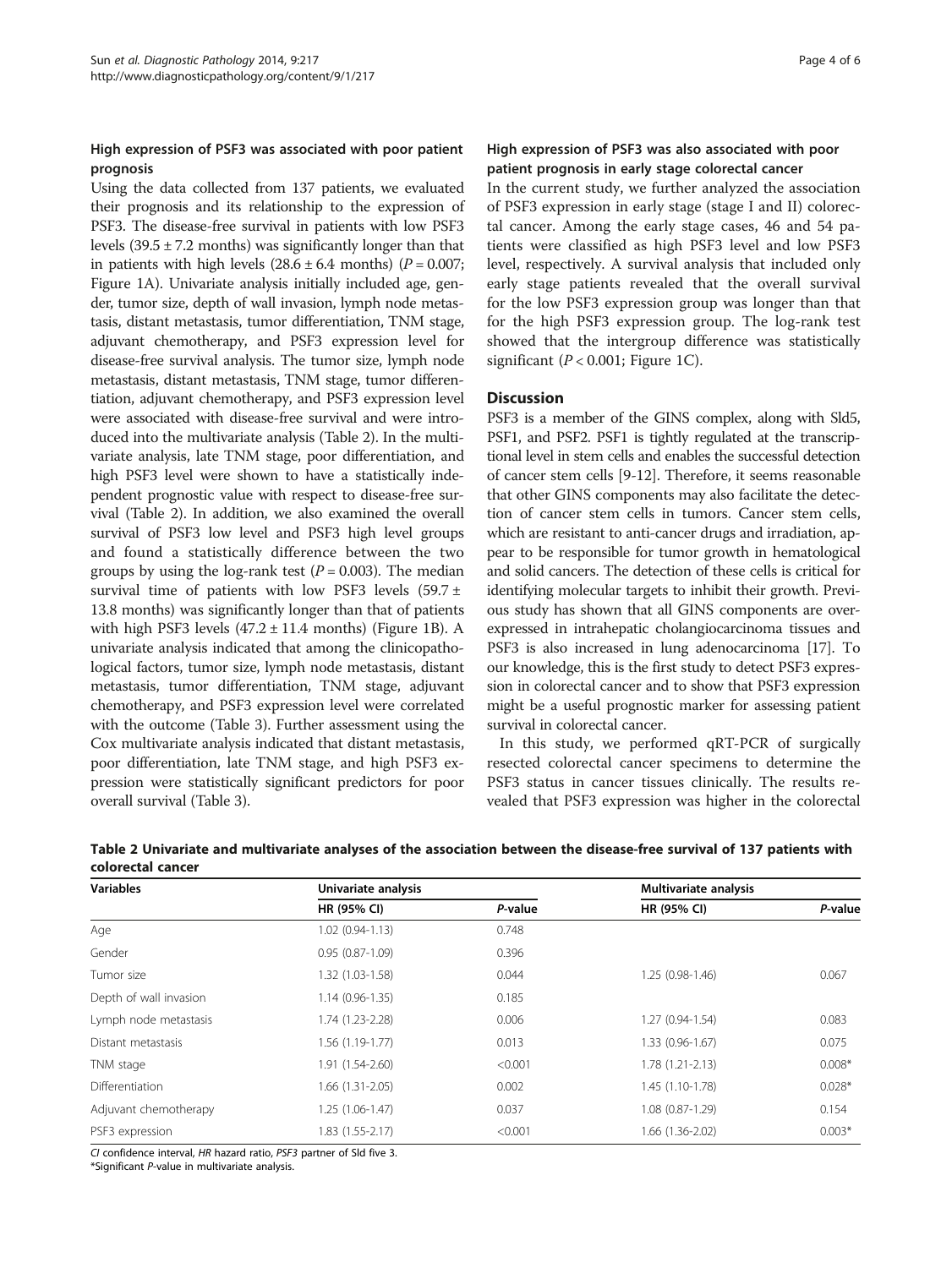| <b>Variables</b>       | Univariate analysis |         | Multivariate analysis |          |
|------------------------|---------------------|---------|-----------------------|----------|
|                        | HR (95% CI)         | P-value | HR (95% CI)           | P-value  |
| Age                    | $1.12(0.94-1.31)$   | 0.576   |                       |          |
| Gender                 | $0.99(0.87 - 1.14)$ | 0.834   |                       |          |
| Tumor size             | $1.41(1.13-1.68)$   | 0.033   | $1.04(0.89-1.18)$     | 0.473    |
| Depth of wall invasion | 1.33 (0.98-1.70)    | 0.065   |                       |          |
| Lymph node metastasis  | 1.47 (1.08-1.85)    | 0.014   | $1.24(0.96-1.47)$     | 0.085    |
| Distant metastasis     | 1.54 (1.22-1.92)    | 0.007   | 1.38 (1.12-1.63)      | $0.006*$ |
| TNM stage              | 1.67 (1.39-1.94)    | < 0.001 | 1.48 (1.15-1.77)      | $0.004*$ |
| Differentiation        | $1.41(1.18-1.65)$   | 0.009   | 1.26 (1.02-1.51)      | $0.041*$ |
| Adjuvant chemotherapy  | 1.37 (1.05-1.74)    | 0.023   | 1.14 (0.91-1.39)      | 0.093    |
| PSF3 expression        | 1.59 (1.26-1.95)    | < 0.001 | 1.35 (1.10-1.64)      | $0.002*$ |

<span id="page-4-0"></span>Table 3 Univariate and multivariate analyses of the association between the overall survival of 137 patients with colorectal cancer

CI confidence interval, HR hazard ratio, PSF3 partner of Sld five 3.

\*Significant P-value in multivariate analysis.

cancer specimens than in adjacent normal tissues. In order to elucidate the role of high PSF3 expression on the prognosis of patients with colorectal cancer, a prognostic analysis was carried using the patients' follow-up data. Survival analysis revealed that the disease-free survival and overall survival in patients with low PSF3 expression was notably longer than that of patients with high PSF3 expression. These findings indicated that high PSF3 expression significantly affected the clinical course and was correlated with malignant behavior of tumors. The significance of PSF3 expression on these clinical features was also supported by our analysis of the relationship between PSF3 expression and clinicopathological characteristics of 137 patients. Cox multivariate analysis indicated that high PSF3 expression was the most significant predictor of poor prognosis, rather than the TNM stage or tumor differentiation. Furthermore, a prognostic analysis that included only early stage cases (stage I and II) revealed that the overall survival rate of the high PSF3 expression group was significantly lower than that of the low PSF3 expression group. These findings suggest that high PSF3 expression may be used as a reference index for molecular staging of patients with a high risk of death and thereby likely to benefit from intensive adjuvant therapy.

What is the basis of the relationship between high PSF3 expression and poor prognosis? We believe that high PSF3 expression may be related to cancer cell proliferation because PSF3 was required in the early stage of DNA replication, along with other GINS members [[9-12\]](#page-5-0). A previous study by Nagahama et al. found high expression of PSF3 in several colon carcinoma cell lines (HCT116, colo320DM, SW837, and HT-29) and that PSF3 gene knock-down in these cell lines resulted in growth inhibition characterized by delayed S-phase progression [[16](#page-5-0)]. The results suggested that PSF3 marks malignant colon cancer and has a role in cancer cell proliferation.

#### Conclusions

In conclusion, we have shown that high PSF3 expression plays an important role in the progression of colorectal cancer and acts as a factor significantly affecting the prognosis of patients. These results suggested that PSF3 could be used as a reference index for the molecular staging to select patients at high risk of death and relapsed patients who may benefit from intensive adjuvant therapy.

#### Abbreviations

PSF3: Partner of Sld five 3; GINS: Go-Ichi-Ni-San; mRNA: Messenger RNA; MCM: Minichromosome maintenance; qRT-PCR: Quantitative reversetranscription polymerase chain reaction; cDNA: Complementary DNA.

#### Competing interests

The authors declare that they have no competing interests.

#### Authors' contributions

XS and WS carried out the qRT-PCR experiments and drafted the manuscript. MH and YW collected the clinical data. YX participated in the design of the study and performed the statistical analysis. ZW conceived of the study, and participated in its design and coordination and helped to draft the manuscript. All authors read and approved the final manuscript.

#### Acknowledgments

This work was supported by a grant from Yantai Postdoctoral Science Foundation (No. 57632411).

#### Author details

<sup>1</sup>Department of Laboratory, Yuhuangding Hospital, No. 20 Yuhuangding East Road, Yantai 264000, Shandong, China. <sup>2</sup>General Surgery, Yuhuangding Hospital, No. 20 Yuhuangding East Road, Yantai 264000, Shandong, China. <sup>3</sup> Anorectal Surgery, Yuhuangding Hospital, No. 20 Yuhuangding East Road Yantai 264000, Shandong, China.

Received: 26 September 2014 Accepted: 26 October 2014 Published online: 18 November 2014